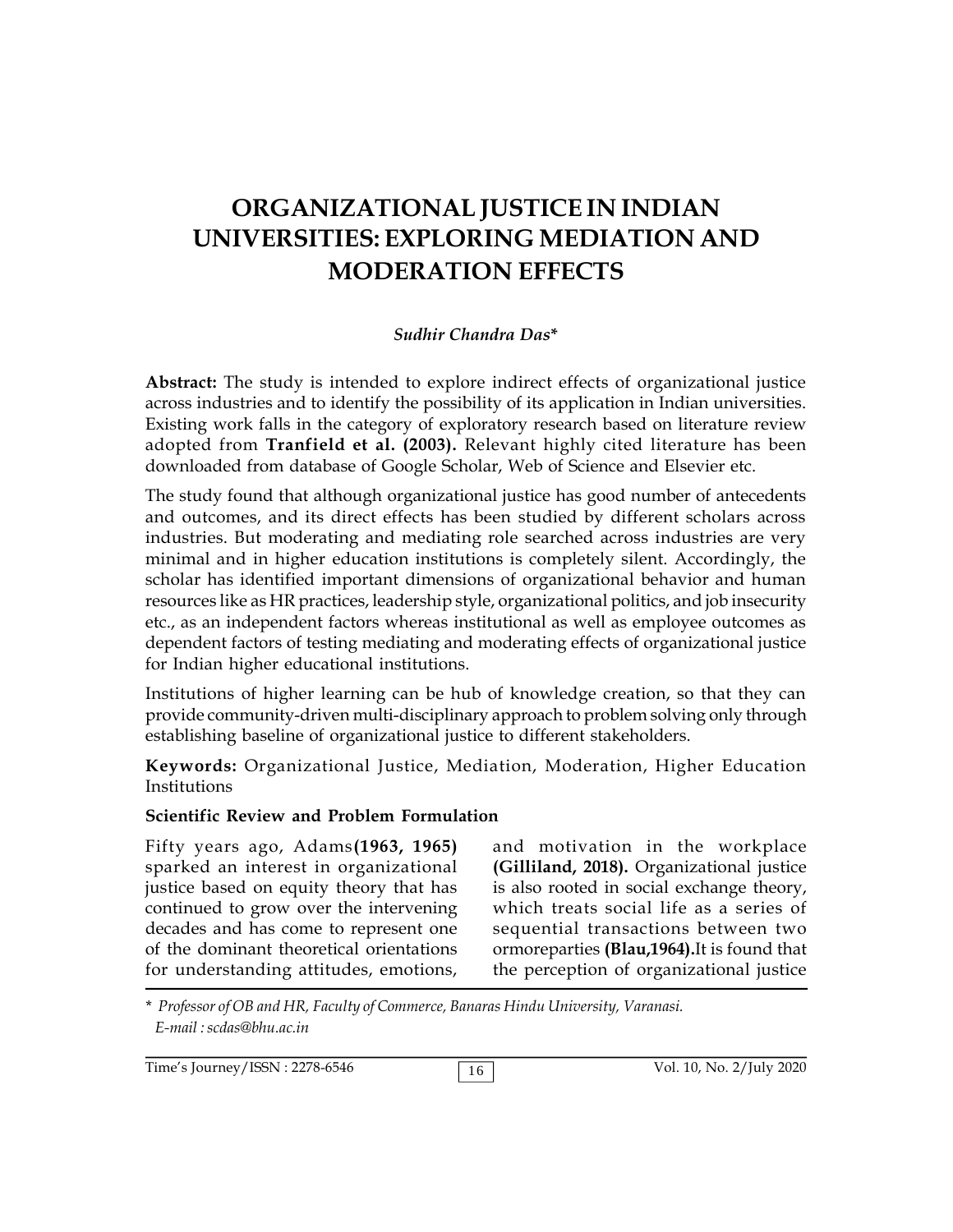comprises the sub-dimensions of 'distributive justice', 'procedural justice' and 'interactive justice'(**Greenberg, 1990),** and the perception of overall organizational justice emerges from a combination of these three subdimensions **(Colquitt, 2001; Cohen, Charash and Spector, 2001).**Many existing researches studied organizational justice by using the three factor or fourfactor model (**Cohen-Charash and Spector, 2001; Colquitt et al., 2001; Tessema et al., 2014; Akram et al., 2016a,b).** Employee's perception of justice determines the quality of exchanging relationship with organization **(Swalhi et al., 2017).**Studies suggested that organizational justice effect positively employee attitude like job satisfaction **(Usmani and Jamal, 2013; Saifi and Shahzad,2017; Tammy et al., 2010; Yijuan et al., 2011; Khan et al., 2015)** turnover intention (**Parker and Kohlmeyer, 2005; Zagladi, Hadiwidjojo, Rahayo and Noermejoti, 2015; Byrne, 2005)**and organizational commitment **(Siegel, Post, Brockner,Siegel,et al 2005); Ölçer, 2015; Sökmen and Ekmekçioglu, 2016**) and behaviors such as organizational citizenship behavior **(Karrikerand Williams, 2009; Tziner and Sharoni, 2014; Gurbuz et al., 2016.Demirkiran et al. 2016; Karriker and Williams, 2009)** and task performance **(Köse, 2014; Wang et al. 2010).**On the contrary organizational injustice, will display negative attitudes and behavior outcomes **(Adams, 1965;**

**Greenberg, 1990, 1993, 2001; Li and Shi, 2003; Pi, 2006; Ceylan and Sulu, 2011; Mingzheng et al., 2014; Chih et al., 2016).** 

Higher education in Asian countries is becoming more prominent according to higher education researchers **(Levin, 2010; Marginson, Kaur, & Sawir, 2011).** Higher education in Asia is also being influenced by globalization, resulting in two types of structural inequality in higher education **(Naidoo, 2010).** There are two types of organizational justice in Asian countries, e.g., firstly it focuses on the fairness and justice of organizational policies and regulations, whereas second type involves internal members' perceptions of the fairness and justice of these policies and regulations **(Aryee, Budhwar, & Chen, 2002).** Organizational members perceive organizational justice as positively relating to their job satisfaction, trust, commitment, and performance **(Aryee, Budhwar, & Chen, 2002).Tyagi and Singh (2019)** of their study revealed that there exist a significant influence of distributive justice, procedural justice and interactional justice on managerial effectiveness in higher educational institutions. Another Indian study of **Patrick et al (2014)** found that the fruits of positive perception of organizational justice by teachers do lead to higher commitment, citizenship behaviour, productivity, job satisfaction, and lower intent to quit and tardiness.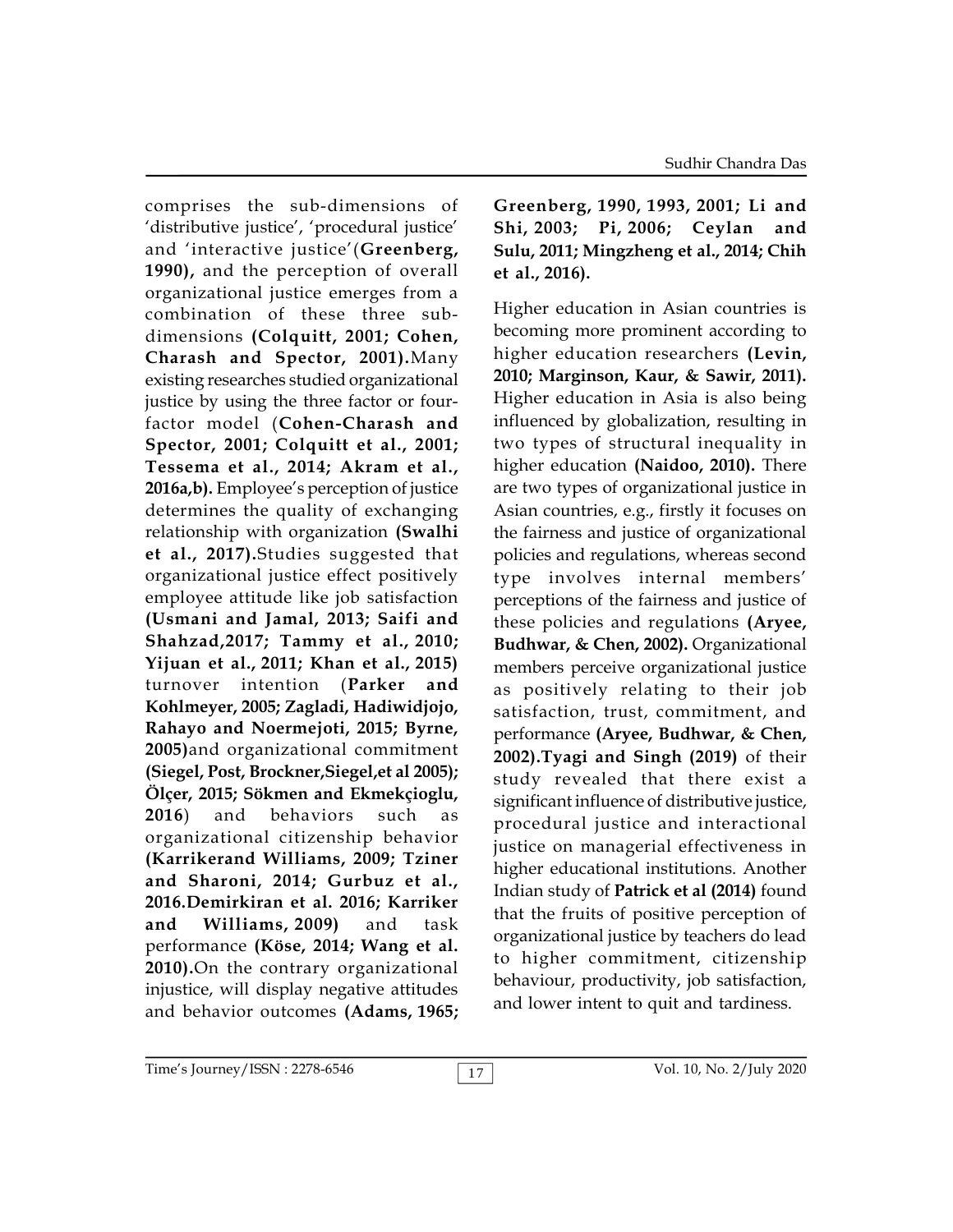# **Research Questions and Methods**

The main context of the study is to explore the indirect effects (moderation and mediation) of organizational justice in Indian higher education institutions. Exploration of future research agenda as mediation and moderation role of institutional justice is another objective of the study. The study is purely exploratory in nature based on prior studies which have been gathered from google scholar citations, SCOPUS and Web of Science indexed journals. Prior studies have been reviewed of three phases adopted from **Tranfield et al. (2003).**Initially,papers have been downloaded related to mediation and moderation effects of organizational justice from leading databases such as Google Scholar, Web of Science, and Elsevier. Secondly, the contents of these papers were classified based on year of publication, indirect effects, type of dependent and independent variable, country of research, research methodology etc. Finally, conclusions and scope for future research, especially moderation and mediation effects have been projected separately.

# **Role of Organizational Justice as Moderator**

**Greenberg (1987),** who first used the term specifically to refer to people's perceptions of fairness in the organization. The terms "justice and

"fairness are used interchangeably in the literature **(Cohen-Charash and Spector, 2001; French 1964; Sheppard et al.1992).** In this study the scholar will stick to the term "justice. Preceding literature defined organizational justice as perceived justice in three types namely, distributive justice, procedural justice and interactional justice **(Colquitt, Conlon, Wesson, Porter & Ng, 2001; McDowall & Fletcher, 2004; Fuchs & Edwards, 2012).** Table:1 listed few most cited literatures that justice has great impact in defining the relationship between Job insecurity and Job performance; emotional exhaustion and organizational loyalty; Organizational Politics and workplace attitudes; etc., across industries in different countries. One important study by **Shahid et al (2018)** concludes that distributive and procedural justice moderates the relationship between emotional exhaustion and job-related outcomes. It means if an academician perceives the fairness of outcomes, he/she receives, then organizational loyalty and commitment in relation with exhaustion will weaker in diminishing. Some previous studies have also supported the findings such as **(Konovsky &Cropanzano, 1991; Schaufeli, 2006; Janssen, Lam, & Huang, 2010, Hur et al., 2014; Barclay, Skarlicki, & Pugh, 2005; Barclay et al., 2005; Baron, Harris, &Ennew, 2005; Janssen et al., 2010; Colquitt, Conlon, & Ng, 2001).**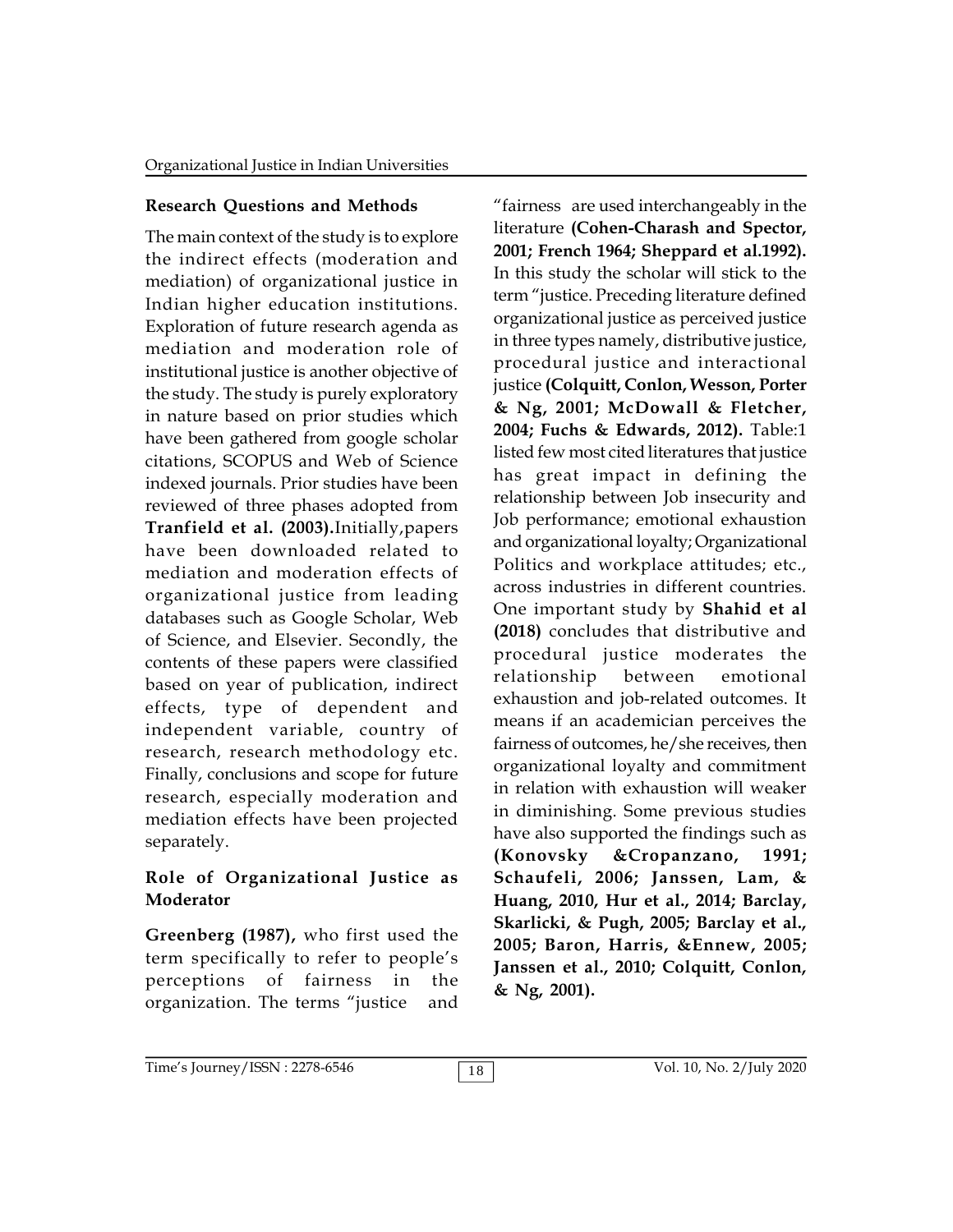| Sl.            | Author and                       | Link                                                                          | Country        | Industry                | Methodology         |                                                     |                                                          |
|----------------|----------------------------------|-------------------------------------------------------------------------------|----------------|-------------------------|---------------------|-----------------------------------------------------|----------------------------------------------------------|
| No             | Year                             |                                                                               |                |                         | Sample              | <b>Statistics</b>                                   | <b>Measures</b>                                          |
| 1              | Shahid et<br>al (2018)           | Emotional<br>Exhaustion and<br>Job-Related<br>Outcomes                        | Pakistan       | Education               | 250                 | <b>SEM</b>                                          | Price &<br>Mueller<br>(1986); Daly,<br>(1995)            |
| $\overline{c}$ | Wong et al<br>(2018)             | Job insecurity<br>and Job<br>performance                                      | China          | Insurance               | 265                 | Multiple<br>Regression<br>Analysis                  | Ambrose &<br>Schminke,<br>(2009).                        |
| 3              | Pradhan, &<br>Pradhan,<br>(2014) | Transfor-<br>mational<br>Leadership and<br>Deviant<br>Workplace<br>Behaviours | India          | Multi-<br>Industries    | Literature<br>based | Theoretical                                         | Multi-<br><b>Measures</b>                                |
| 4              | Hur and<br>Moon<br>(2014)        | Emotional<br>exhaustion and<br>organizational<br>loyalty                      | South<br>Korea | <b>Airlines</b>         | 247                 | Hierarchical<br>moderated<br>regression<br>analysis | Colquitt<br>(2001)                                       |
| 5              | Saraihet al<br>(2014)            | Job performance<br>factor and Career<br>Satisfaction                          | Malaysia       | Education               | 390                 | Hierarchical<br>Multiple<br>Regression              | Colquitt<br>(2001)                                       |
| 6              | Harris et al<br>(2007)           | Organizational<br>Politics and<br>Workplace<br>Attitudes                      | <b>USA</b>     | Water<br>Management     | 311                 | Hierarchical<br>moderated<br>regression<br>analyses | Moorman's<br>(1991).<br>Price and<br>Mueller's<br>(1986) |
| 7              | Sora et al<br>(2010)             | Job insecurity<br>and its outcomes                                            | Spain          | Spanish<br>Organization | 942                 | Hierarchical<br>moderated<br>regression<br>analyses | Guest and<br>Conway<br>(2002).                           |
| 8              | Stella et al<br>(2012)           | Age, Locus of<br>Control and<br>Employee<br>Outcomes                          | Kenya          | Multi-<br>Organizations | 384                 | Regression<br>Analysis                              | Self-<br>structured                                      |
| 9              | et al (2019)                     | Montañezm   Work design and<br>job satisfaction                               | Spain          | 42 Spanish<br>Companies | 593                 | <b>SEM</b>                                          | Moliner et al<br>(2008).                                 |
| 10             | <b>Tadesse</b><br>(2019)         | corporate<br>governance and<br>employee's<br>organizational<br>commitment     | Ethiopia       | Insurance               | 181                 | Multiple<br>regression                              | Wesolowski<br>&<br>Mossholder<br>(1997)                  |

# **Table 1: Moderation Effect of Organizational Justice**

19 Time's Journey/ISSN : 2278-6546 Vol. 10, No. 2/July 2020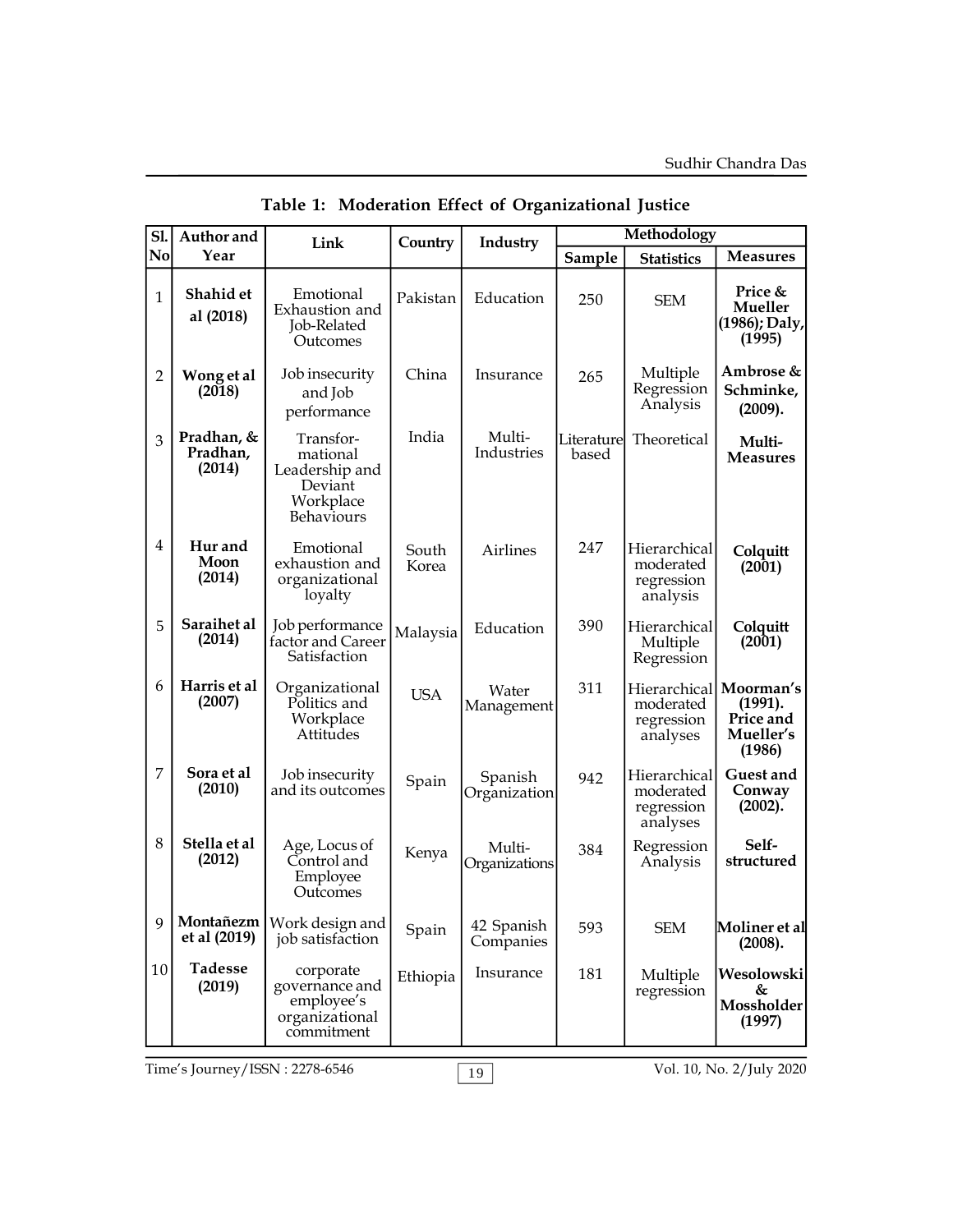### **Role of Organizational Culture as Mediator**

In general, a given variable functions as a mediator to the extent that it accounts for the relationship between the predictor and the criterion **(Baron & Kenny, 1986).** This study identified that organizational justice mediates the relationships among performance appraisal and organizational commitment; organizational democracy organization and employee outcomes; transformational leadership and QWL; LMX and job satisfaction; organizational commitment, and turnover intentions etc. (Table-2); in different industry settings. According to

**Zhang and Agarwal (2009),** organizational justice acts as a mediator between HR practices and workplace outcomes. Several previous studies also ensured the mediating role of organizational studies like work ethics and turnover intentions **(Green berg, 1990)**ethical climate and workplace**(Lau and Wong, 2009),** job satisfaction, organizational commitment and turnover  $(Koh$  and  $Boo, 2004)$ ; performance pay performance of employees **(e.g. Gerhart and Fang, 2014; Engellandt and Riphahn, 2011; Della Torre et al., 2014).**

| Sl.            | Author and<br>Year                             | Link                                                                                      | Country    | Industry                   | Methodology |                        |                                                                              |
|----------------|------------------------------------------------|-------------------------------------------------------------------------------------------|------------|----------------------------|-------------|------------------------|------------------------------------------------------------------------------|
| No             |                                                |                                                                                           |            |                            | Sample      | <b>Statistics</b>      | <b>Measures</b>                                                              |
| $\mathbf{1}$   | Shih (2014)                                    | Performance<br>appraisal<br>practices and<br>organizational<br>commitment                 | Taiwan     | Manufactur-<br>ing firms   | 623         | <b>SEM</b>             | Kang (2007),<br>Moorman<br>$(1991)$ and<br>Niehoff and<br>Moorman<br>(1993). |
| $\overline{2}$ | Ahmed et<br>al (2019)<br>Seyed et al<br>(2016) | Organizational<br>democracy and<br>employee<br>outcomes                                   | Pakistan   | Manufacturing<br>Companies | 262         | <b>SEM</b>             | Niehoff and<br>Moorman<br>(1993).                                            |
| 3              | Lv, A.,<br>Shen,<br>(2012)                     | Organizational<br>Politics with<br>Turnover<br>Intentions, Job<br>Performance,<br>and OCB | Azerbaijan | Welfare<br>organization    | 200         | Pearson<br>Correlation | Niehoff and<br>Moorman<br>(1993).                                            |
| 4              | al (2014)                                      | Sanjaghi, et Conscientiousness<br>and<br>Organizational<br>Citizenship<br>Behavior        | China      | Health Care                | 241         | Sobel's<br>(1982) SEM  | Colquitt<br>(2001).                                                          |

**Table 2: Mediating Effect of Organizational Justice**

Time's Journey/ISSN : 2278-6546 20 20 Vol. 10, No. 2/July 2020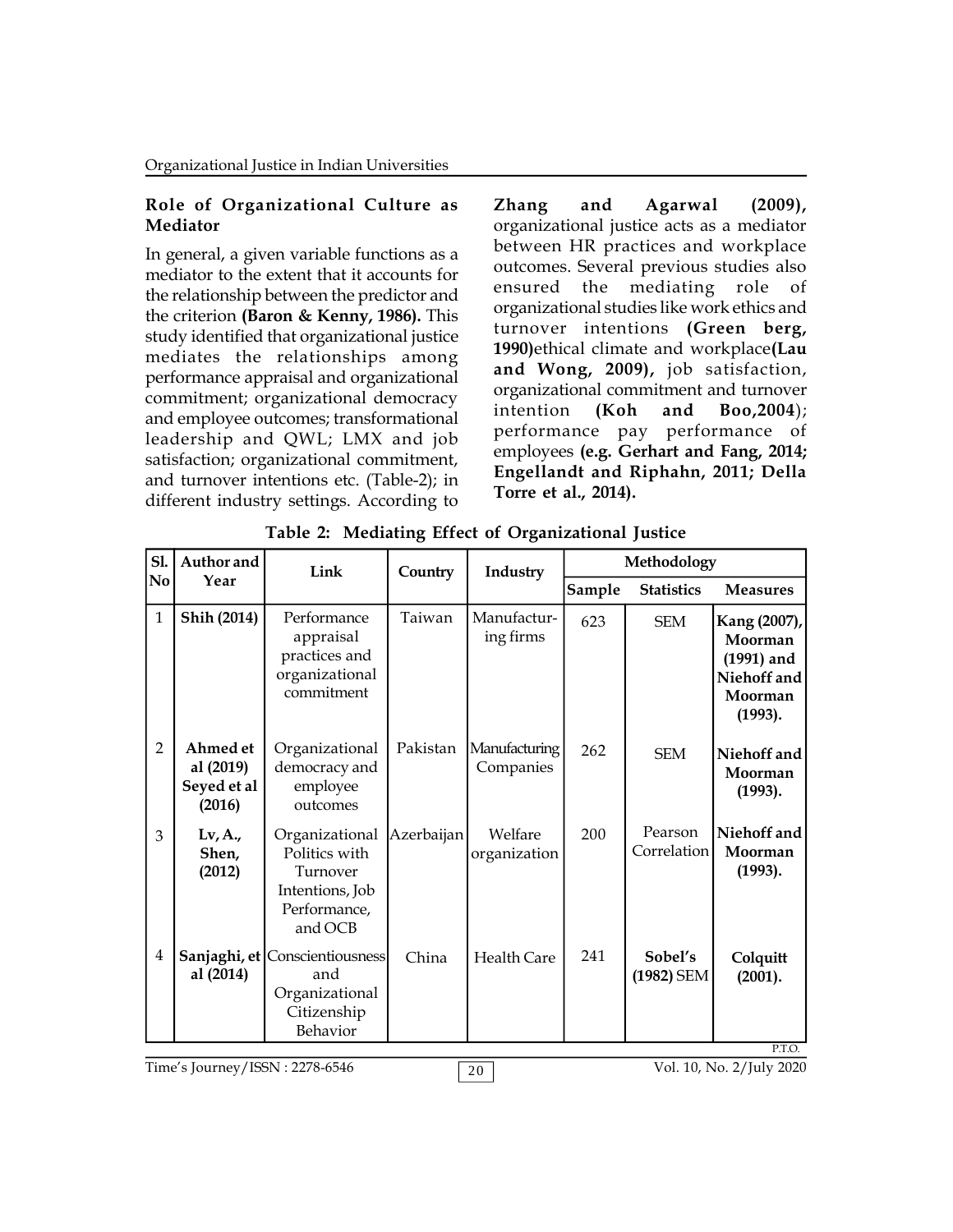| S1.<br>N <sub>0</sub> | Author and<br>Year          | Link                                                                                        | Country    | Industry                    | Methodology |                                                                  |                                                                           |
|-----------------------|-----------------------------|---------------------------------------------------------------------------------------------|------------|-----------------------------|-------------|------------------------------------------------------------------|---------------------------------------------------------------------------|
|                       |                             |                                                                                             |            |                             | Sample      | <b>Statistics</b>                                                | <b>Measures</b>                                                           |
| 5                     | Sanjaghi, et<br>al (2014)   | Entrepreneurial<br>Orientations on<br>Organizational<br>Commitment                          | Iran       | Education                   | 500         | <b>SEM</b>                                                       | Colquitt, et<br>al. (2001)                                                |
| 6                     | <b>Gillet</b><br>(2013)     | Transformational<br>leadership and<br>QWL                                                   | France     | Healthcare                  | 343         | Indirect effect Niehoff and<br>(Preacher<br>and Hayes,<br>2008). | Moorman<br>(1993)                                                         |
| 7                     | Kiersch,<br>(2012)          | Authentic<br>leadership and<br>affective<br>commitment                                      | <b>USA</b> | Multi-<br>Industries        | 211         | <b>SEM</b>                                                       | Colquitt's et<br>al (2001)                                                |
| 8                     | Durrani,<br>(2017)          | Islamic Work<br>Ethics and<br>Employee<br>Turnover<br>Intention                             | Pakistan   | Corporate<br>Sector         | 550         | <b>SEM</b>                                                       | Niehoff and<br>Moorman<br>(1993).                                         |
| 9                     | Lee (2000)                  | LMX and Job<br>Satisfaction,<br>Organizational<br>Commitment,<br>and Turnover<br>Intentions | Virginia   | Hospitality<br>Industry     | 500         | <b>SEM</b>                                                       | Price and<br><b>Mueller</b><br>(1986)<br>Niehoff and<br>Moorman<br>(1993) |
| 10                    | Abbas,<br>Qamar.<br>(2017). | Workforce<br>Diversity and<br>Organizational<br>Outcomes:                                   | Pakistan   | Government<br>Organizations | 239         | Multiple<br>Regression<br>Analysis                               | Colquitt<br>(2001)                                                        |

# **Conclusions and Future Research Direction**

As the prime motive behind this study is to explore the existing researches of organizational justice nationally and globally with regard to mediation and moderation effects in Indian university

Literature shows that organizational justice (OJ) is a multidimensional term that is first developed in commercial organizations and comprises distributive, procedural and interactional justice **(Silva and Caetano, 2014; Elamin, 2012; Erkutlu, 2011; Cohen**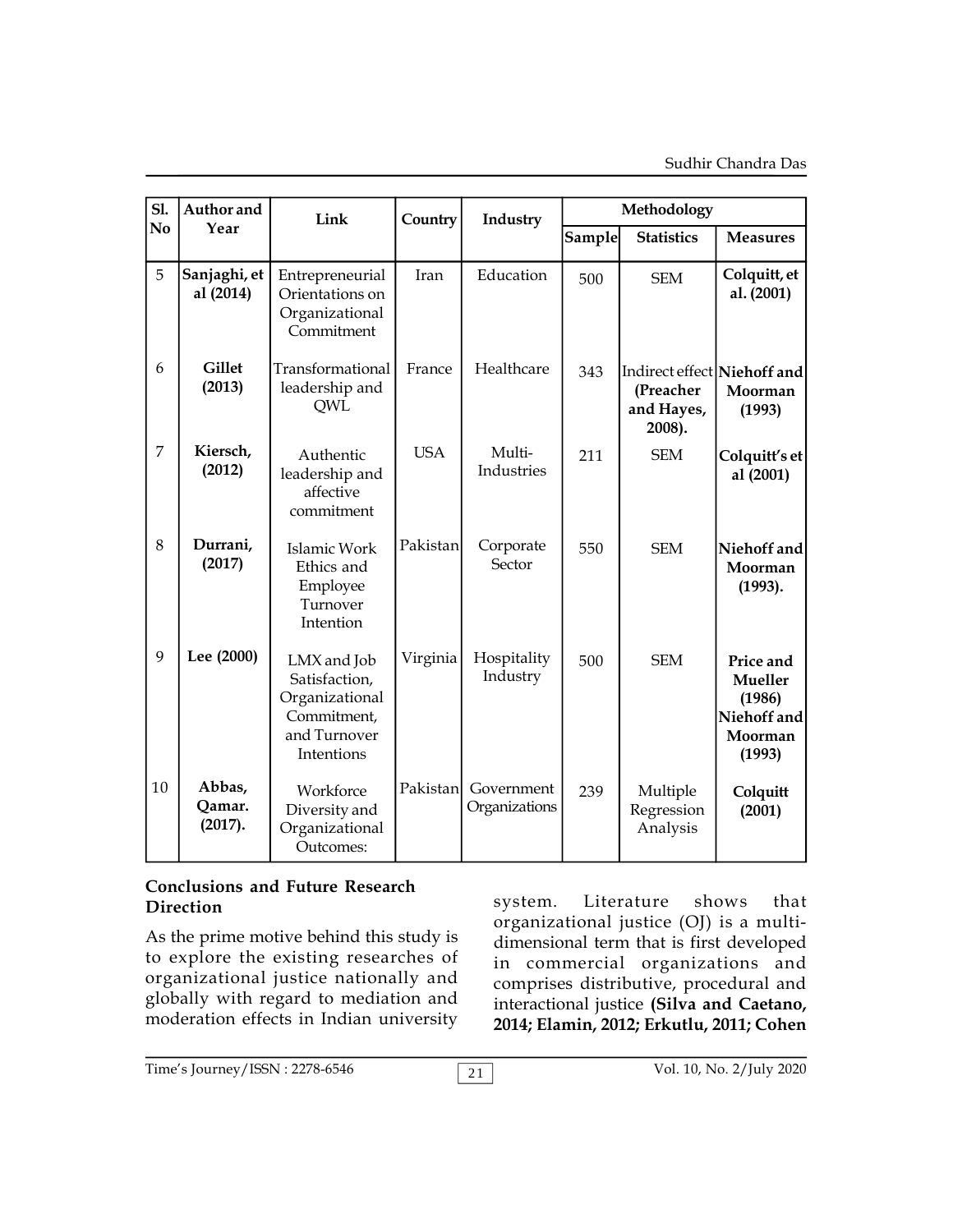**Charash and Spector, 2001; Williams et al., 2002).** The main stream of research on organizational justice in higher education focuses on organizational justice outcomes such as job satisfaction, employee commitment, organizational citizenship behaviour and intentions to leave **(Diekmann et al., 2004; Al-Zu'bi, 2010; Hassan and Hashim, 2011; Erkutlu, 2011, Hassan and Hashim , 2011, Mohammad et al. 2010;Cohen-Charash and Spector,2001; SE Alfy, SA David, 2017).** Direct effect of organizational justice has been studied across the globe in various industries is very common, but indirect effect (moderation and mediation) is rarely studied particularly in India. The present study has identified probable areas where study is needed in Indian higher education sector (Fig.1 and 2).

India's higher education system is the world's third-largest in terms of students, next to China and the United States has witnessed a tremendous increase in the number of Universities/University level Institutions & Colleges since independence **(Sarkar, 2020).** Despite the increased access to higher education in India, challenges remain: low employability of graduates, poor quality of education, and complex regulatory norms continue to plague the sector **(Gupta and Ravi, 2019).** Aa a result in the prestigious **Quacquarelli Symonds (QS) World University Rankings 2020,** only three Indian Universities- IIT-Bombay, IIT-Delhi and IISc (Bangalore) have been included in the top 200 institutes **(Sarkar, 2020).**The Indian

higher education system was always hagridden by bureaucracy, chiefly in financial and procedural matters. For the first time since 2012, there was no Indian institution among the top 300 in the Times Higher Education (THE) World University Rankings list **(Chaudhuri, 2020).**Research indicates that in one form or the other, higher education across the world has been experiencing the massification phase, although in varying degrees **(Trow 2006).** A growing body of literature **(Trow 2000; Guri-Rosenblit et al 2007; Mok et al 2013; Chan and Lin 2015; Varghese 2015; Ahmed 2016; Gandhi 2018)** suggests that the massification of higher education is to be treated both as a process and a result.

On the basis of above backdrop, the study has identified couple of organizational behavior and human resources issues for further researches. Institutions can be developed and nurtured as world class educational centers only when all the stakeholders of a university become active participants in its evolution. Establishing organizational justice can play a revolutionary role in this regard. Out of several measures suggested by different scholars three measurements for organizational justice are divided into three constructs, distributive justice, procedural justice and interactional justice, based on the studies conducted by **Moorman(1991) and Niehoff and Moorman (1993). Colquitt, et al. (2001)** are widely accepted. Literature had shown that organizational justice is one of the vital elements in organizational success **(Kashif, Mohmood and Aijaz,**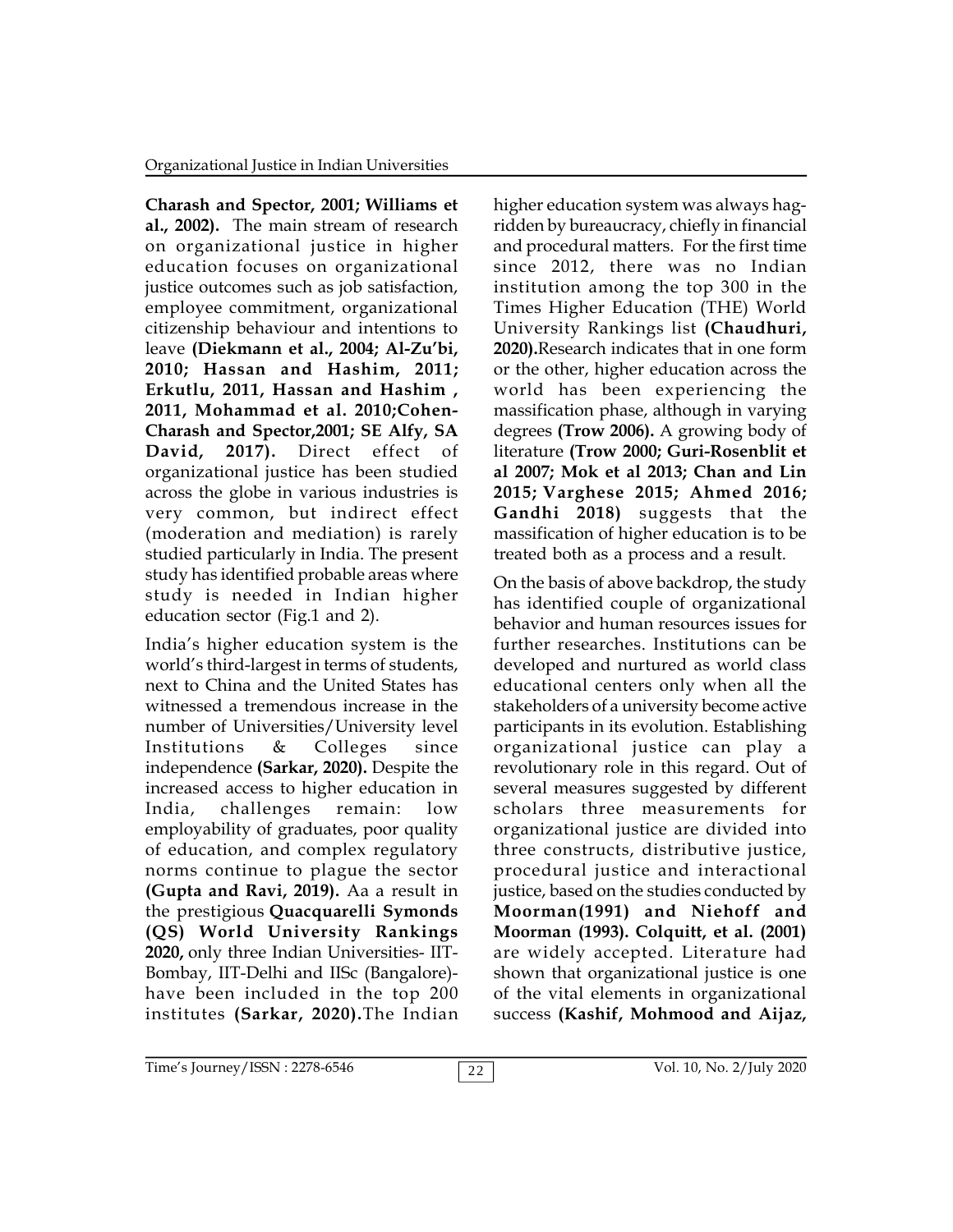**2016).** Infact, organizational justice has been a popular research topic among researchers in the last three decades and that is due to its reported impact on performance, trust, organizational citizenship behavior, ownership and commitment **(Cheung, 2013 and Chou & Lopez-Rodriguez, 2013).**

Since organizational justice is a multidimensional construct it has several predictors and outcomes, so it's an opportunity of conducting researches through indirect effects which is very rare in higher education sector. In fact, relations between variables namely predictors and outcomes of organizational justice are often more complex than simple bivariate relations between a dependent and an independent variable. Sometimes, these relations may be modified by, or informed by, the addition of a third variable in the research

design. Examples of third variables include suppressors, confounders, covariates, mediators, and moderators **(MacKinnon, et al, 2000).** Mediation, or an indirect effect, is said to occur when the effect of an in dependent variable (X) on a dependent variable (Y) is transmitted by a mediator (M). In other words, X affects Y because X affects M, and M, in turn, affects Y **(Hayes, 2013).** Mediation analysis facilitates a better understanding of the relationship between the independent and dependent variables when the variables appear not to have a definite connection **(Kenny, 2016).** Mediators speak to how or why such effects occur. **Preacher & Hayes (2004)** argued that the discovery that two variables are related to each other is only one small part of the aim of research; deeper understanding is gained when we comprehend the process that produces the effect.



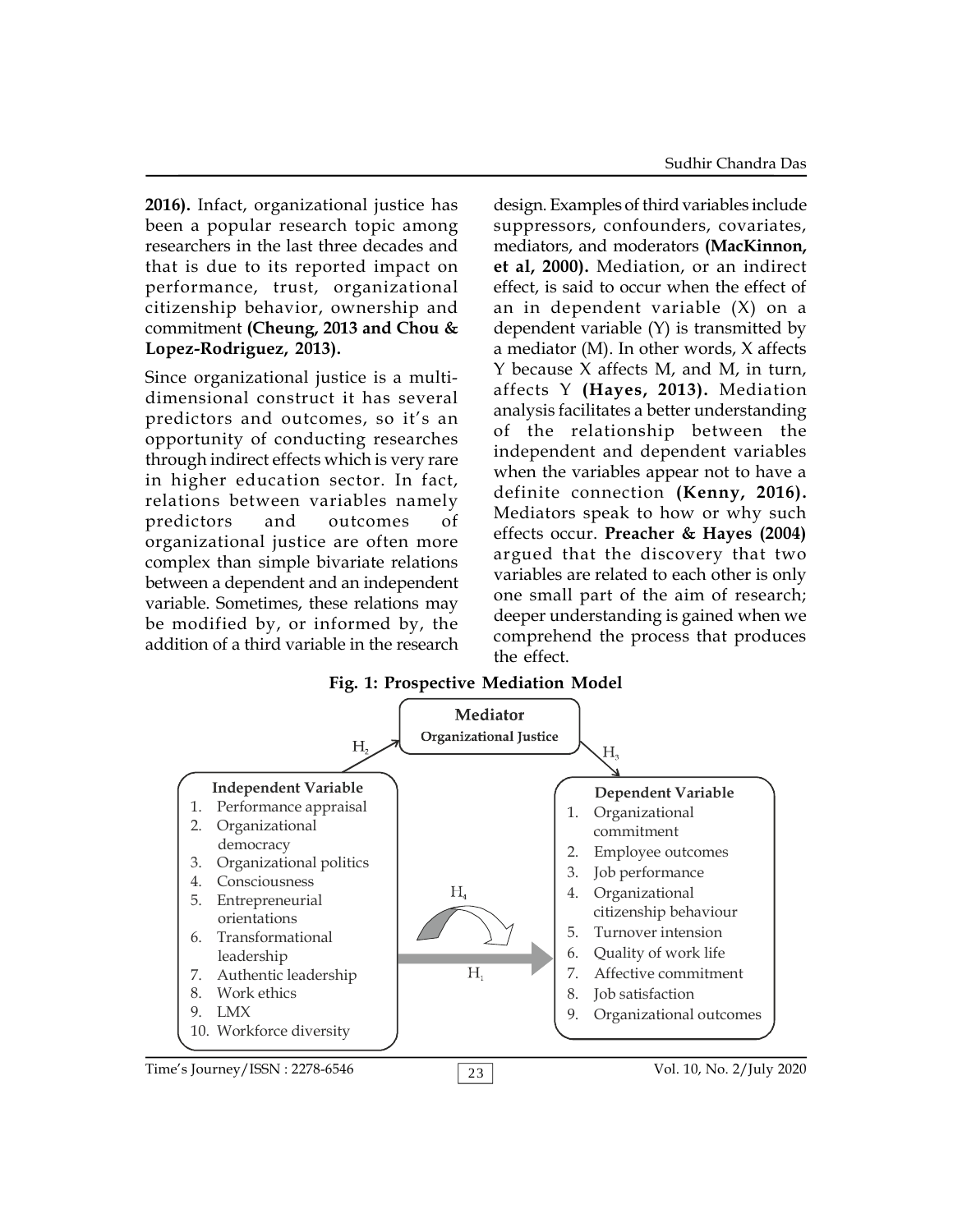



On the other hand, Fig.2 defines probable moderating role of organizational justice in relationship between dependent and independent variable. Above probable causal factors have been tested different industries, but in higher education sector it is not appeared, although now a lot of discussion to promote world class institutions in India. Higher education institutions, in particular, have a central role to play in achieving a new sense of individual consciousness and intellectual orientation towards creating sustainable futures. Universities must serve as bastions for academic and scholarly work they must also serve as models of organizational innovation, agility in a complex world, creative negotiation with  $\frac{1}{10}$ change, and representative in

demographic, identity and design with local and national communities. A moderator is a variable that specifies conditions under which a given predictor is related to an outcome. Organizational justice (moderator) explains 'when' a DV and IV are related. Moderation implied an interaction effect, where introducing a moderating variable changes the direction or magnitude of the relationship between causal and outcome variables.

# **Acknowledgement**

The publication has been financially supported by the MHRD/ICSSR, New Delhi and responsibility for the facts stated, opinion expressed or conclusions reached is entirely that of the author and MHRD/ICSSR accepts no responsibility for them.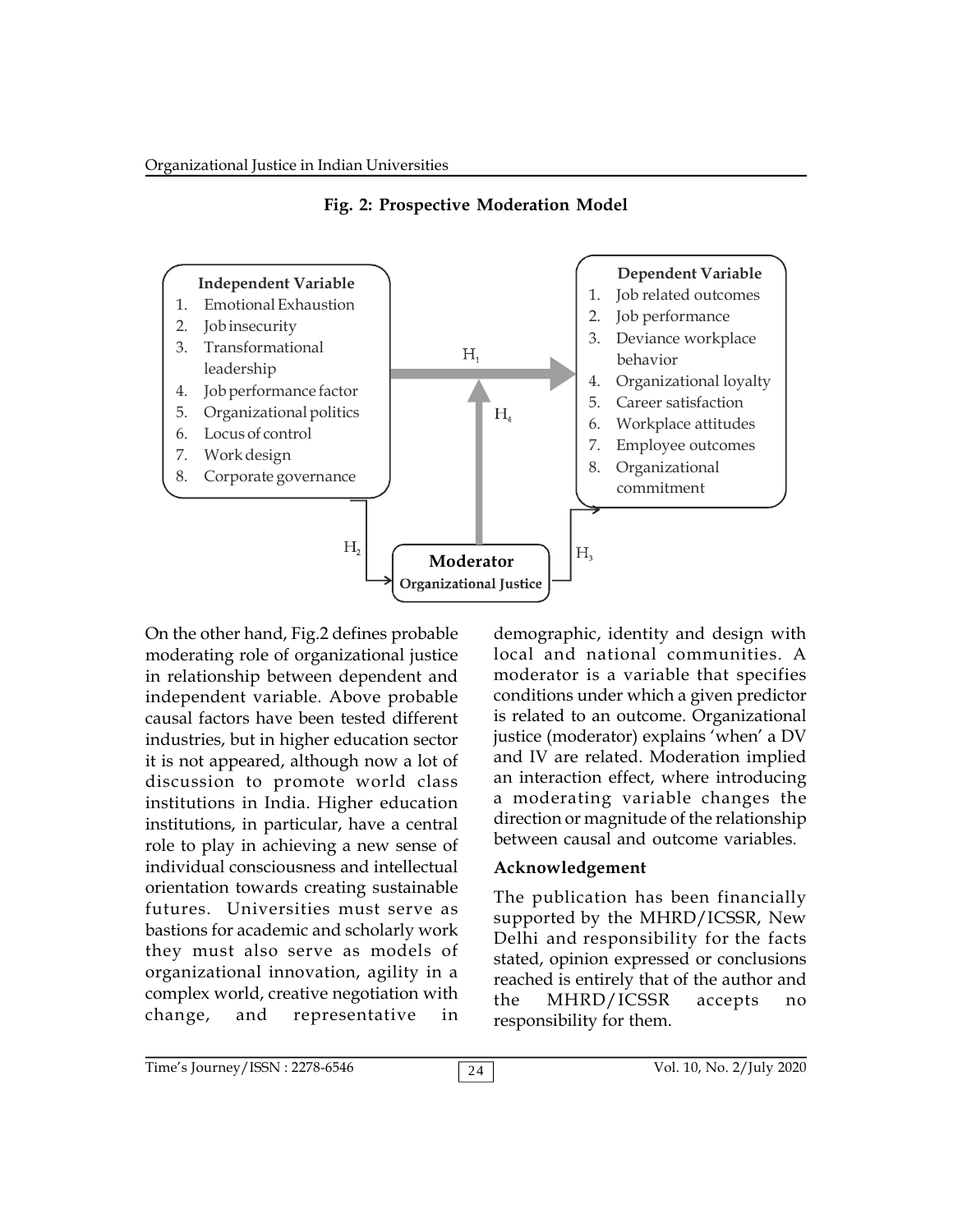#### **References**

- *Abbas, Qamar (2017). Relationship between Workforce Diversity and Organizational Outcomes: Mediating Role of Organizational Justice. http://prr.hec.gov.pk/jspui/handle/ 123456789/10551.*
- *Adams J. S. (1963). Towards an* u*nderstanding of inequity. Journal of Abnormal Social Psychology. 67(5), 422–436.*
- *Adams J. S. (1965). Inequity in social exchange. Advances in Experimental Social Psychology,2, 267–299.*
- *Ahmed, Jashim Uddin (2016). Massification to Marketization of Higher Education: Private University Education in Bangladesh. Higher Education for the Future, 3 (1), 76–92.*
- *Ahmed, K., Adeel, A., Ali, R., & Rehman, R. U. (2019). Organizational democracy and employee outcomes: The mediating role of organizational justice. Business Strategy & Development, 2(3), 204-219.*
- *Akram, T., Haider, M. J., & Feng, Y. X. (2016). The effects of organizational justice on the innovative work behavior of employees: an empirical study from China. Innovation, 2(1), 114-126.*
- *Akram, T., Lei, S., Haider, M. J., Hussain, S. T., & Puig, L. C. M. (2017). The effect of organizational justice on knowledge sharing: Empirical evidence from the Chinese telecommunications sector. Journal of Innovation & Knowledge, 2(3), 134-145.*
- *Al-Zu'bi, H.A. (2010). A study of relationship between organizational justice and job satisfaction, International Journal of Business and Management, 5(12), 102–109.*
- *Aryee, S., Budhwar, P. S., & Chen, Z. X. (2002). Trust as a mediator of the relationship between*

*organizational justice and work outcomes: Test of a social exchange model. Journal of Organizational Behavior: The International Journal of Industrial, Occupational and Organizational Psychology and Behavior, 23(3), 267-285.*

- *Barclay, L. J., Skarlicki, D. P., & Pugh, S. D. (2005). Exploring the role of emotions in injustice perceptions and retaliation. Journal of Applied Psychology, 90(4), 629-643.*
- *Baron, S., Harris, K., Elliott, D., Schoefer, K., &Ennew, C. (2005). The impact of perceived justice on consumers' emotional responses to service complaint experiences. Journal of Services Marketing, 19(5), 261-270.*
- *Blau, P. M., (1964). Exchange and Power in Social Life. Wiley, New York.*
- *Byrne, Z.S. (2005) Fairness Reduce the Negative Effects of Organizational Politics on Turnover Intentions, Citizenship Behavior and Job Performance. Journal of Business and Psychology, 20, 175-200*
- *Ceylan A., and Sulu S. (2011). Organizational injustice and work alienation. Economy Management. 2, 20-27.*
- *Chan, S J and L W Lin (2015). Massification of Higher Education in Taiwan: Shifting Pressure from Admission to Employment. Higher Education Policy, 28(1), 17–33.*
- *Chaudhuri, S (2020, February 5).Higher education in India needs to be rescued from statist and political highhandedness. The Economic Times*
- *Cheung, M. F. Y. (2013). The mediating role of perceived organizational support in the effects of interpersonal and informational justice on organizational citizenship behaviors, Leadership & Organization Development Journal, 34(6), 551-572.*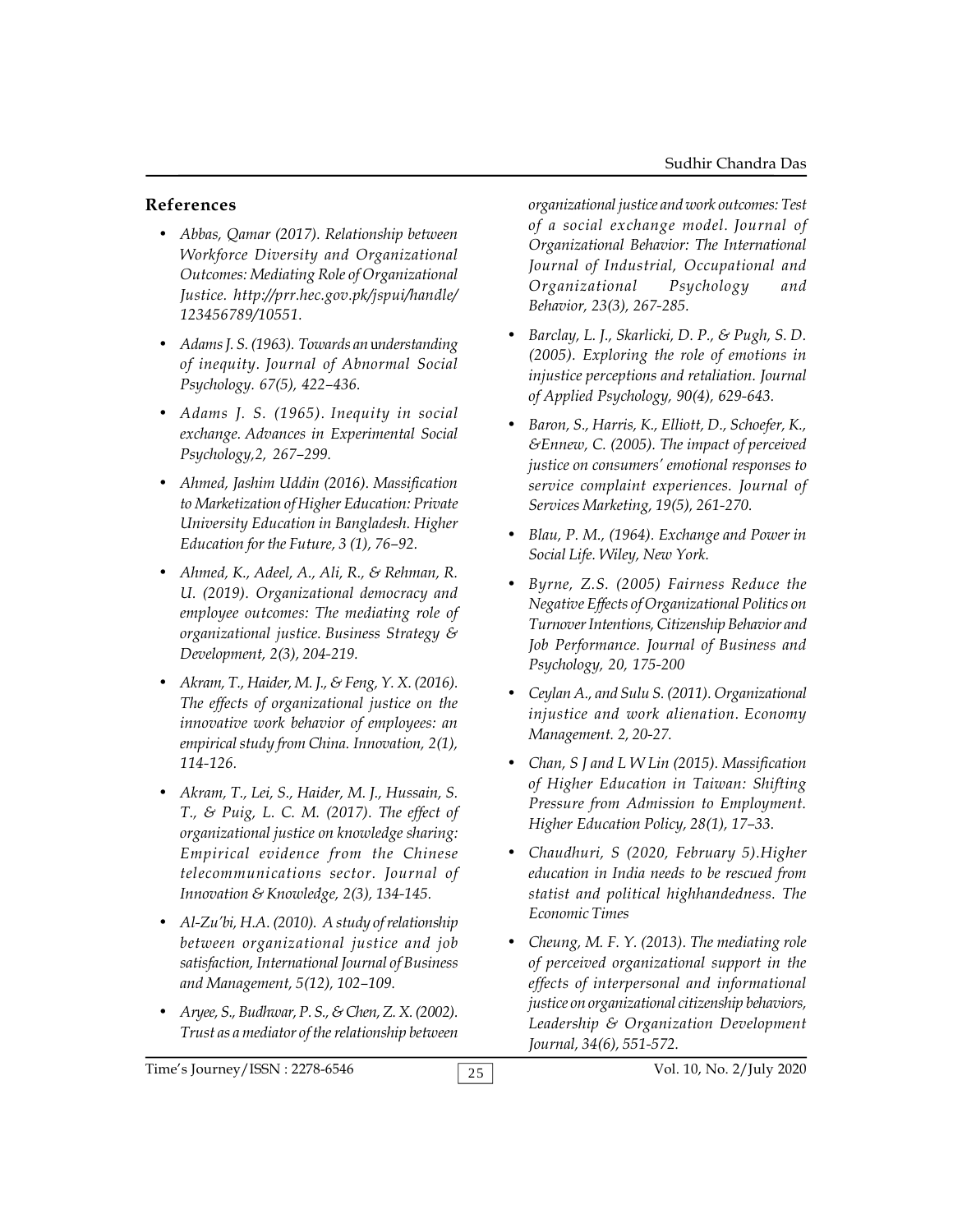- *Chih Y. Y., Kiazad K., Cheng D., Capezio A., Restubog S. L. D. (2016). Does organizational justice matter? implications for construction workers' organizational commitment. Journal of Management in Engineering. 33(2).*
- *Chou, S. Y. & Lopez-Rodriguez, E. (2013). An Empirical Examination of Service Oriented Organizational Citizenship Behavior: The roles of justice perceptions and manifest needs, Managing Service Quality, 23(6).474-494.*
- *Cohen-Charash, Y. and Spector, P. E. (2001). The Role of Justice in Organizations: A Meta-Analysis. Organizational Behavior and Human Decision Processes, 86(2), 278-321.*
- *Colquitt, J. A., Conlon, D. E., Wesson, M. J., Porter, C. O., & Ng, K. Y. (2001). Justice at the millennium: A meta-analytic review of 25 years of organizational justice research. Journal of Applied Psychology, 86(3). 425-445.*
- *Della, E., Torre, A. G., &Maes, J. (2014). Show Me the Money! Pay Structure and Individual Performance in Golden Team. European Management Review, 11(1), 85-100.*
- *Dickson, M.W., Den Hartog, D.N. and Mitchelson, J.K. (2003). Research on leadership in a cross-cultural context: making progress, and raising new questions, The Leadership Quarterly, 14, 729–768.*
- *Durrani, F. (2017). Mediating role of organizational justice in relationship between Islamic work ethics and employee turnover intention. Pakistan Journal of Commerce and Social Sciences (PJCSS), 11(3), 1050-1068.*
- *Elamin, A.M. (2012). Perceived organizational justice and work-related attitudes: a study of Saudi employees', World Journal of Entrepreneurship, Management and Sustainable Development, 8(1), 71–88.*
- *Engellandt, A., and Riphahn, R. T., (2011). Evidence on incentive effects of subjective performance evaluations. Industrial & Labor Relations Review, 64(2), 241-257. doi: http:// dx.doi.org/10.1177/ 001979391106400202*
- *Erkutlu, H. (2011). The moderating role of organizational culture in the relationship between organizational justice and organizational citizenship behaviors, Leadership and Organization Development Journal, 32(6), 532–554.*
- *French, W. (1964). The Personnel Management Process: Human Resources Administration. Boston: Houghton Mifflin Company.*
- *Fuchs, S., & Edwards, M. R. (2012). Predicting pro-change behavior: the role of perceived organizational justice and organizational identification. Human Resource Management Journal, 22(1), 39–59.*
- *Gandhi, Miloni (2018): "A Double-edged Sword—Thoughts on the Massification of Higher Education in India," Massification of Higher Education in Asia: Consequences, Policy Responses and Changing Governance, Alfred M Wu and John N Hawkins (eds), Singapore: Springer, pp 57–77.*
- *Gerhart, B., and Fang, M., 2014. Pay for (individual) performance: Issues, claims, evidence and the role of sorting effects. Human Resource Management Review, 24(1), 41-52. doi: http://dx.doi.org/ 10.1016/ j.hrmr.2013.08.010*
- *Gillet, N., Fouquereau, E., Bonnaud-Antignac, A., Mokounkolo, R., & Colombat, P. (2013). The mediating role of organizational justice in the relationship between transformational leadership and nurses' quality of work life: a cross-sectional questionnaire survey. International journal of nursing studies, 50 10, 1359-67.*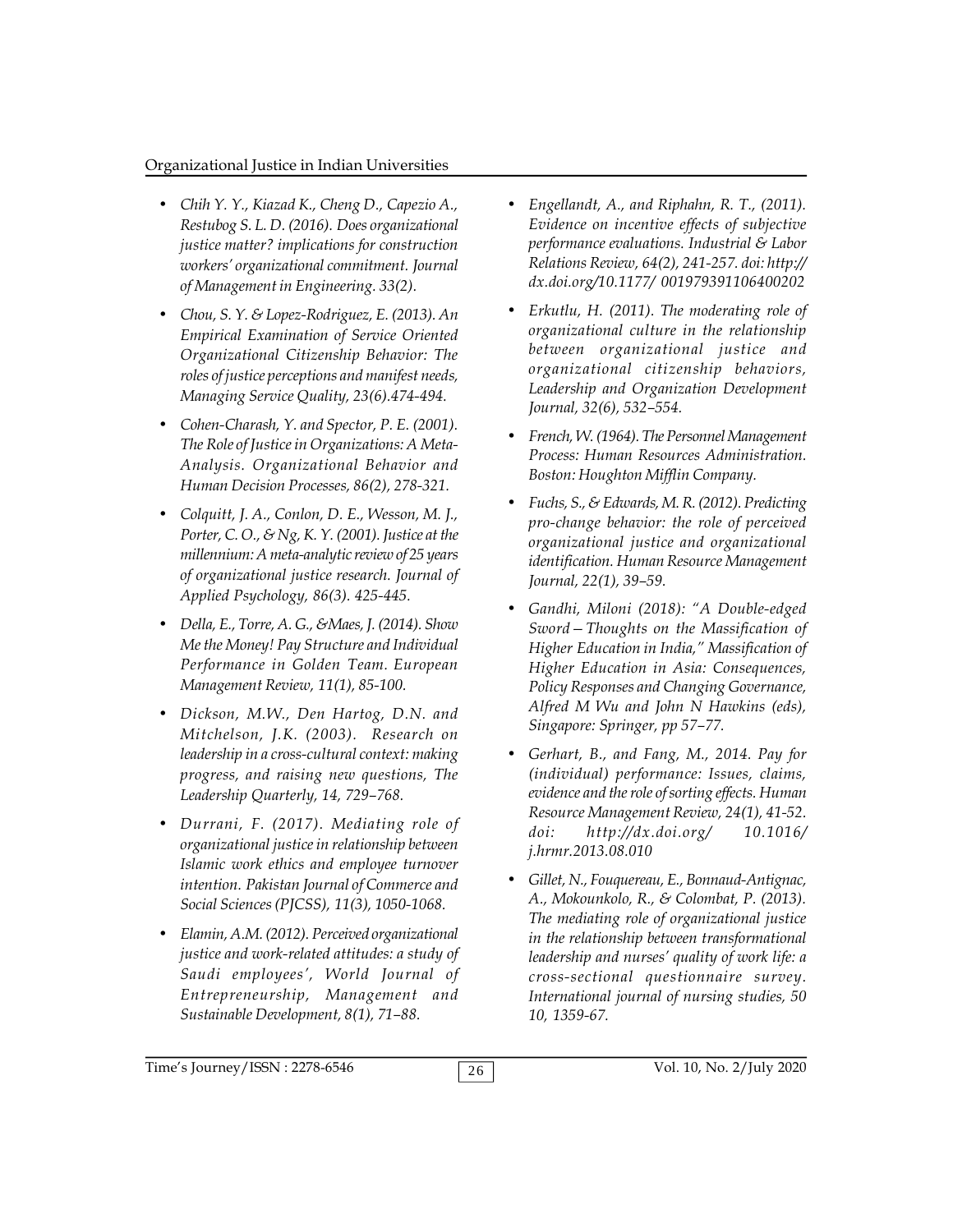- *Gilliland, S. (2018). Organizational justice. In D. S. Ones N. Anderson & C. Viswesvaran the sage handbook of industrial, work & organizational psychology (pp. 46-65). 55 City Road, London: SAGE Publications Ltd doi: 10.4135/9781473914957.n*
- *Greenberg J. (1990). Organizational justice: Yesterday, today, and tomorrow. Journal of Management. 16, 399–432. Doi: 10.1177/ 014920639001600208.*
- *Greenberg J. (1993). Stealing in the name of justice: informational and interpersonal moderators of theft reactions to underpayment inequity. Organizational Behaviour and Human Decision Processes. 54, 81–103. doi 10.1006/obhd.1993.1004*
- *Greenberg J. (2001). Who stole the money, and when? Individual and situational determinants. Organizational Behaviour and Human Decision Processes, 89, 985–1003.*
- *Gupta N. Ravi S (2019, May 17). India 2024: A highly educated India, Retrieved from https:/ /www.brookings.edu/blog/up-front/2019/05/ 17/india-2024-a-highly-educated-india /*
- *Guri-Rosenblit, S, H Šebková and U Teichler (2007). Massification and Diversity of Higher Education Systems: Interplay of Complex Dimensions. Higher Education Policy, 20(4), 373–89.*
- *Harris, K., Andrews, M., &Kacmar, K. (2007). The Moderating Effects of Justice on the Relationship Between Organizational Politics and Workplace Attitudes. Journal of Business and Psychology, 22(2), 135-144. Retrieved April 13, 2020, from www.jstor.org/ stable/ 40682645*
- *Hassan, A. and Hashim, J. (2011). Role of organizational justice in determining work*

*outcomes of national and expatriate academic staff in Malaysia, International Journal of Commerce and Management, 21(1), 82–93*

- *Hayes, A. F. (2013). Introduction to mediation, moderation, and conditional process Learning. Sloan Management Review, 38(1), 9- 20.*
- *Hur, W.-M., IL Park, S., & Moon, T.-W. (2014). The moderating roles of organizational justice on the relationship between emotional exhaustion and organizational loyalty in airline services. Journal of Services Marketing, 28(3), 195-206.*
- *Janssen, O., Lam, C. K., & Huang, X. (2010). Emotional exhaustion and job performance: The moderating roles of distributive justice and positive affect. Journal of Organizational Behavior, 31(6), 787-809*
- *Kang, D. (2007). Perceived Organizational Justice as a Predictor of Employees' Motivation to Participate in Training,' Research and Practice in Human Resource Management, 15(1), 89–107.*
- *Karriker, J. H., and Williams, M. L. (2009). Organizational justice and organizational citizenship behavior: a mediated multi foci model. Journal of Management. 35, 112–135. doi: 10.1177/0149206307309265.*
- *Kashif, M. Mahmood B and Aijaz, S (2016). Organizational justice and job satisfaction in banking sector of Pakistan (A study of Faislabad). Global journal of Management and Business research: An Administration and Management, 16(6), 1-16.*
- *Khan, K., Abbas, M., Gul, A., and Raja, U. (2015). Organizational justice and job outcomes: moderating role of islamic work ethic. Journal of Business Ethics.126, 235–246. doi: 10.1007/s10551-013-1937-2*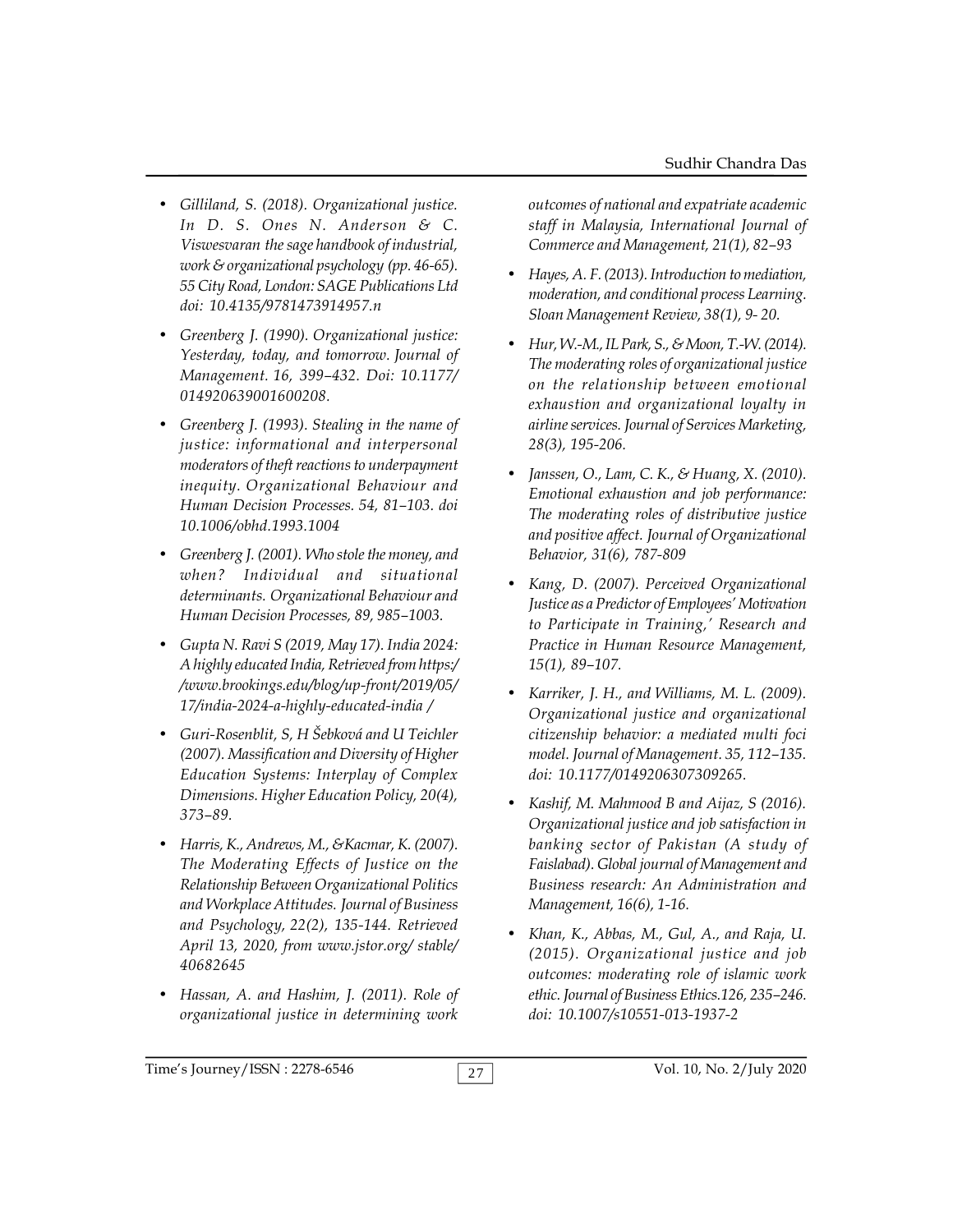- *Kiersch, C.E. (2012). A multi-level examination of authentic leadership and organizational justice in uncertain times. Retrieved from https://mountainscholar .org/ bitstream/handle/ 10217/67938/ Examination of authentic leadership and job burn*<br> *Simpanizational justice in uncertain times.*<br> *Ketrieved from https://mountainscholar .org/*<br> *Kiersch\_colostate\_0053A\_11161*<br> *Adf?sequence=1 colostate\_0053A\_11161 .pdf?sequence=1*
- *Koh, H. C., & Boo, E. H. (2004). Organizational ethics and employee satisfaction and commitment. Management Decision, 42(5), 677-693.*
- *Konovsky, M. A., &Cropanzano, R. (1991). Perceived fairness of employee drug testing as a predictor of employee attitudes and job performance.Journal of Applied Psychology, 76 (5), 698-707.*
- *Köse, A. P. D. T. (2014). The e*û*ect of employees' perceptions of organizational justice on organizational citizenship behavior: an application in Turkish Public Hospital. Journal of Human Resources. 2, 129–148.*
- *Lau, V. & Wong, Y. (2009). Direct and Multiplicative Effects of Ethical Dispositions and Ethical Climates on Personal Justice Norms: A Virtue Ethics Perspective. Journal of Business Ethics, 90(2), 279 – 294.*
- *Lee, Hyung-Ryong (2000). An Empirical Study of Organizational Justice as a Mediator in the Relationships among Leader-Member Exchange and Job Satisfaction, Organizational Commitment, and Turnover intentions in the Lodging Industry. Retrieved from https:// vtechworks.lib.vt.edu/handle/10919/27465*
- *Levin, R. C. (2010, February 1). The rise of Asia's universities. Speech to the Royal Society, London. Retrieved from http://opa.yale.edu / president/message.aspx? id=91*
- *Li C., Shi K. (2003). The influence of*

*distributive justice and procedural justice on job burnout. Acta Psychol. Sin. 35 (5), 677– 684.*

- *Lv, A., Shen, X., Cao, Y., Su, Y., & Chen, X. (2012). Conscientiousness and organizational citizenship behavior: The mediating role of organizational justice. Social Behavior and Personality: An international journal, 40, 1293-1300.*
- *McDowall, A., & Fletcher, C. (2004). Employee development: an organizational justice perspective. Personnel Review, 33 (1), 8–29. doi:10.1108/00483480410510606 425.*
- *McKinnon, L.J., Harrison, L.G., Chow, W.C., & Wu, A. (2003). Organizational Culture: Association with Commitment, Job satisfaction, Propensity to Remain and Information Sharing in Taiwan. International Journal of Business Studies, 11(1), 25-44.*
- *Mingzheng W., Xiaoling S., Xubo F., Youshan L. (2014). Moral identity as a moderator of the effects of organizational injustice on counterproductive work behavior among Chinese public servants. Public Personnel Management. 43, 314–324.*
- *Mohammad, J., Habib, F.Q.B. and Alias, M.A.B. (2010). Organizational justice and organizational citizenship behavior in higher education institution, Global Business and Management Research, 2 (1), 13–32.*
- *Mok, K H, K M Yu and Y W Ku (2013). After Massification: The Quest for Entrepreneurial Universities and Technological Advancement in Taiwan, Journal of Higher Education Policy and Management, 35 (3),264–79.*
- *Montañez-Juan, M.I., García-Buades, M.E., Sora-Miana, B., Ortiz-Bonnín, S., &Caballer-*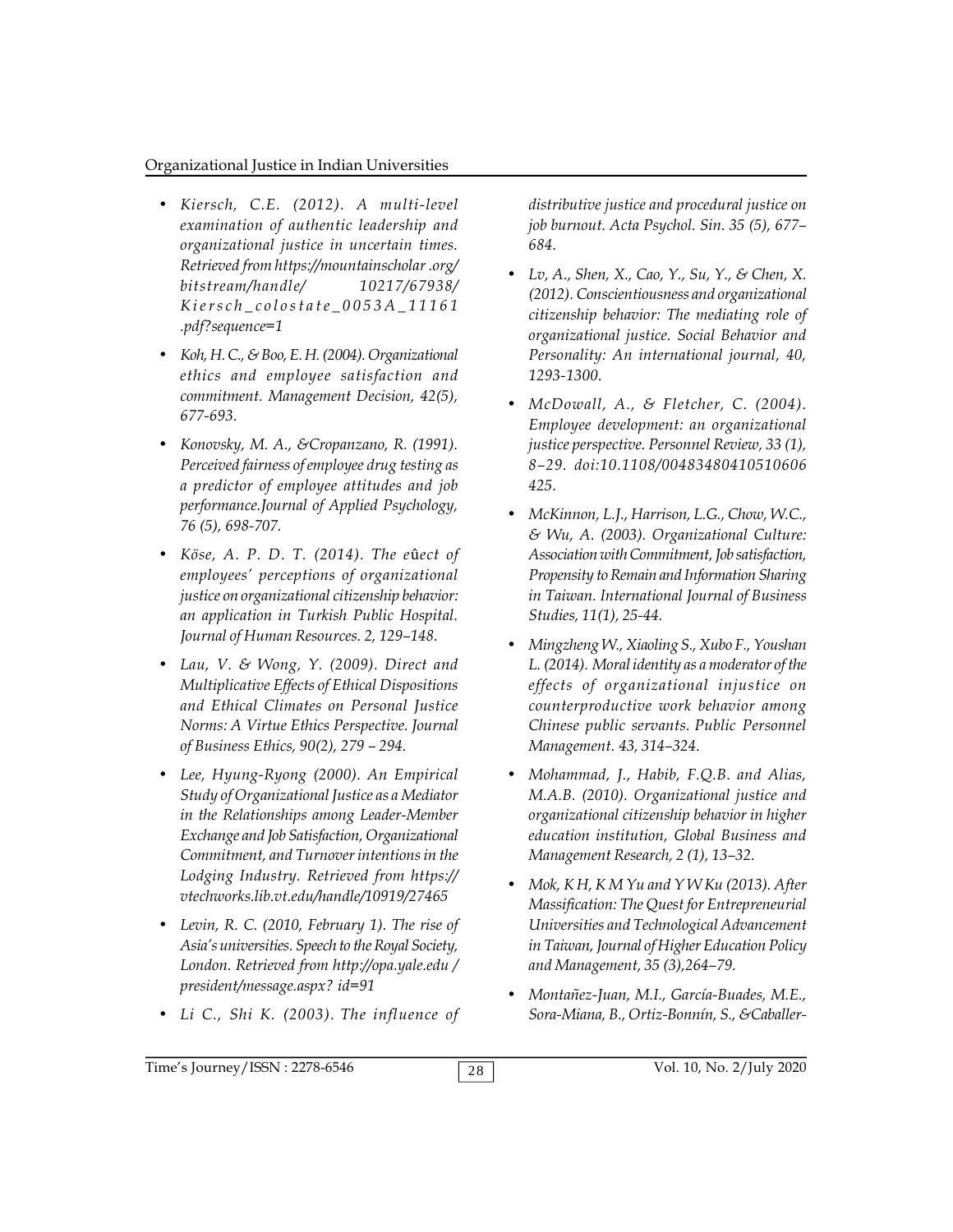*Hernández, A. (2019). Work Design and Job Satisfaction: the moderating role of organizational justice. RevistaPsicologia Organizations and Work, 19(4), 853-858.*

- *Moorman, R.H. (1991). Relationship Between Organizational Justice and Organizational Citizenship Behaviors: Do Fairness Perceptions Inûuence Employee Citizenship, Journal of Applied Psychology. 76 (6), 845– 855.*
- *Naidoo, R. (2010). Global learning in a neoliberal age: Implications for development. In E. Unterhalter& V. Carpentier (eds.). Global inequalities and higher education: Whose interests are you serving? 66-90. UK, Palgrave Macmillan.*
- *Niehoff, B.P., and Moorman, R.H. (1993). Justice as a Mediator of the Relationship Between Methods of Monitoring and Organizational Citizenship Behavior. Academy of Management Journal, 36 (3), 527– 556.*
- *Ölçer, F. (2015). The investigation of the relationship between organizational justice and turnover intention: the mediating role of organizational commitment. Economic computation and economic cybernetics studies and research, 49 (3), 233–251.*
- *Parker, R.J. and Kohlmeyer, J.M. (2005) Organizational Justice and Turnover in Public Accounting Firms: A Research Note. Accounting, Organizations and Society, 30, 357-369.*
- *Patrick Harold Andrew, Mammen Asha Sara and Margaret Sheela (2014). Organizational Justice in Higher Educational Institutions (2014). NHRD Network Journal, 43-53.*
- *Pi Q. (2006). The Study of Relationship*

*between Organizational Justice and Organizational Citizen Behavior, Organizational Retaliatory Behavior. Doctoral dissertation, Zhejiang University, Hangzhou.*

- *Pradhan, Sajeet& Pradhan, Rabindra. (2014). Transformational Leadership and Deviant Workplace Behaviors: The Moderating Role of Organizational Justice. https:// Pradhan, Sajeet& Pradhan, Rabindra. (2014).*<br>*Transformational Leadership and Deviant*<br>*Workplace Behaviors: The Moderating Role*<br>*of Organizational Justice. https://*<br>*www.researchgate.net/publication/*<br>3 0 4 0 2 4 6 5 8 *Transformational Leadership and Deviant*<br>*Workplace Behaviors: The Moderating Role*<br>of Organizational Justice. https://<br>www.researchgate.net/publication/<br>3 0 4 0 2 4 6 5 8 \_<br>Transformational\_Leadership\_and\_ *Transformationale.net/publication/*<br>
3 0 4 0 2 4 6 5 8<br> *Transformational\_Leadership\_and\_*<br> *Deviant\_Workplace\_Behaviors\_The of Organizational Justice. https://*<br>www.researchgate.net/publication/<br>3 0 4 0 2 4 6 5 8 \_<br>Transformational\_Leadership\_and\_<br>Deviant\_Workplace\_Behaviors\_The<br>\_Moderating\_Role\_of\_Organizational *\_Moderating\_Role\_of\_Organizational \_Justice*
- *Preacher, K. J., & Hayes, A. F. (2004). SPSS and SAS procedures for estimating indirect effects in simple mediation models. Behavior Research Methods, Instruments, and Computers, 36 (4), 717-731. doi:10.3758/ BF03206553.*
- *Saifi I. A., Shahzad K. (2017). The mediating role of job satisfaction in the relationship between organizational justice and organizational citizenship behavior. Pakistan Journal of Commerce and Social Sciences, 11 (1), 125-145.*
- *Sanjaghi, Mohammad &Boozanjani, Borzoo&ZohoorianNadali, Iman &Doroodi, Hamid. (2014). The Impact of Entrepreneurial Orientations on Organizational Commitment: The Mediating Role of Organizational Justice. Organizational Behavior Studies Quarterly 2(4), 139-154*
- *Saraih, UmmiNaiemah , Ali, Hassan andKhalid, Shaiful Annuar (2014). organizational justice as moderator in the relationship between job performance factor and career satisfaction. International Journal*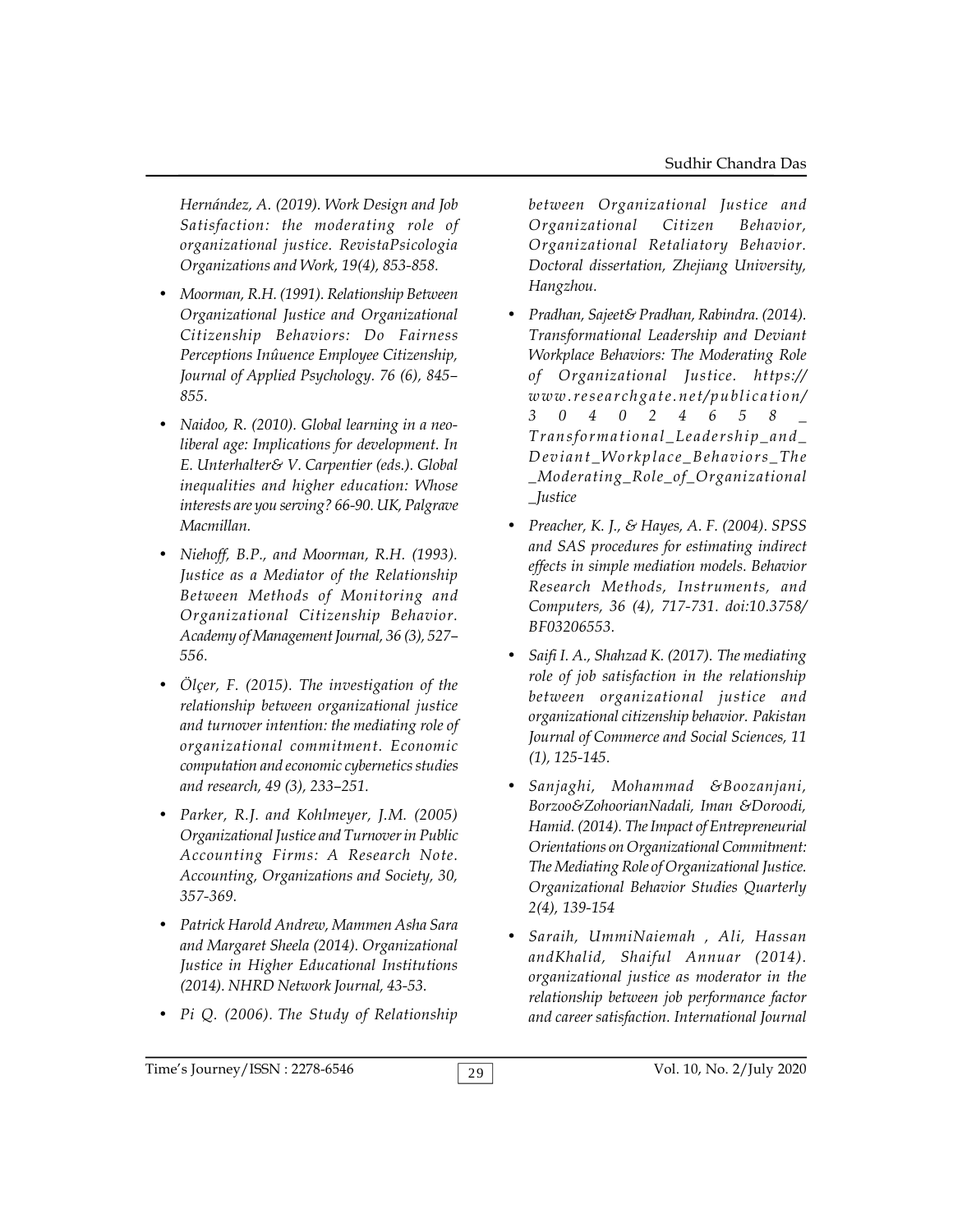*of Technical Research and Applications, 7(4), 70-77.*

- *Sarkar Swatahsiddha (2020).The Idea of a University in India, Economic and Political weekly, 55(14)*
- *Schaufeli, W. B. (2006). The balance of give and take: Toward a social exchange model of burnout. International Journal of Social Psychology, (1), 75-119.*
- *SE Alfy, SA David (2017),Investigating organisational justice in higher education in UAEInternational Journal of Management in Education. 11 (2), 163-187.*
- *Seyed Nazari Z, Hassani M, Ghaleei AR, KazemzadeBeytali M. (2016). Relationship Between Perception of Organizational Politics with Turnover Intentions, Job Performance, and Organization Citizenship Behavior: Test the Mediating Role of Organizational Justice (Persian)]. Journal of Rehabilitation, 17(4),338-349. http://dx.doi.org/ 10.21859/ jrehab-1704338.*
- *Shahid, Ayesha & Nisar, Qasim& Azeem, Muhammad & Ul Hameed, Waseem & Hussain, Sajjad. (2018). Moderating Role of Organizational Justice between Emotional Exhaustion and Job-Related Outcomes. Pakistan Journal of Humanities and Social Sciences, 6(2), 205-220*
- *Sheppard, B. H., Lewicki, R. J. and Minton, J. W. (1992). Organizational Justice: The search for fairness in the workplace. Lexington, MA: Lexington Books.*
- *Shih Yu (Cheryl) Cheng (2014) The mediating role of organizational justice on the relationship between administrative performance appraisal practices and organizational commitment, The International Journal of Human Resource*

*Management, 25:8, 1131-1148, DOI: 10.1080/09585192.2013.816864*

- *Siegel, P. A., Post, C., Brockner, J., Fishman, A. Y., & Garden, C. (2005). The moderating inûuence of procedural fairness on the relationship between work-life conûict and organisational commitment. Journal of Applied Psychology, 90(1), 13-24.*
- *Siegel, P. A., Post, C., Brockner, J., Fishman, A. Y., & Garden, C. (2005). The Moderating Influence of Procedural Fairness on the Relationship Between Work-Life Conflict and Organizational Commitment. Journal of Applied Psychology, 90 (1), 13–24. https:// doi.org/10.1037/0021-9010.90.1.13*
- *Silva, M.R. and Caetano, A. (2014). Organizational justice: what changes, what remains the same?' Journal of Organizational Change Management, 27(1), 23–40*
- *Sökmen, A., and Ekmekçioglu, E. B. (2016). The relationship between organizational justice, organizational commitment and intention to leave: investigating gender di*û*erence. International Journal of Business Management. 5, 27–31.*
- *Sora, B., Caballer, A., Peiró, J. M., Silla, I., & Garcia, F. (2010). Moderating influence of organizational justice on the relationship between job insecurity and its outcomes: A multi-level analysis. Economic and Industrial Democracy, 31, 613-637. doi: 10.1177/ 014 3831X10365924.*
- *Stella Omari, Peter K'obonyo, and Harriet Kidombo, (2012) The Moderating Role of Organizational Justice on the Relationship Between Age, Locus of Control and Employee Outcomes, Africa Management Review, 2(3), 42-54.*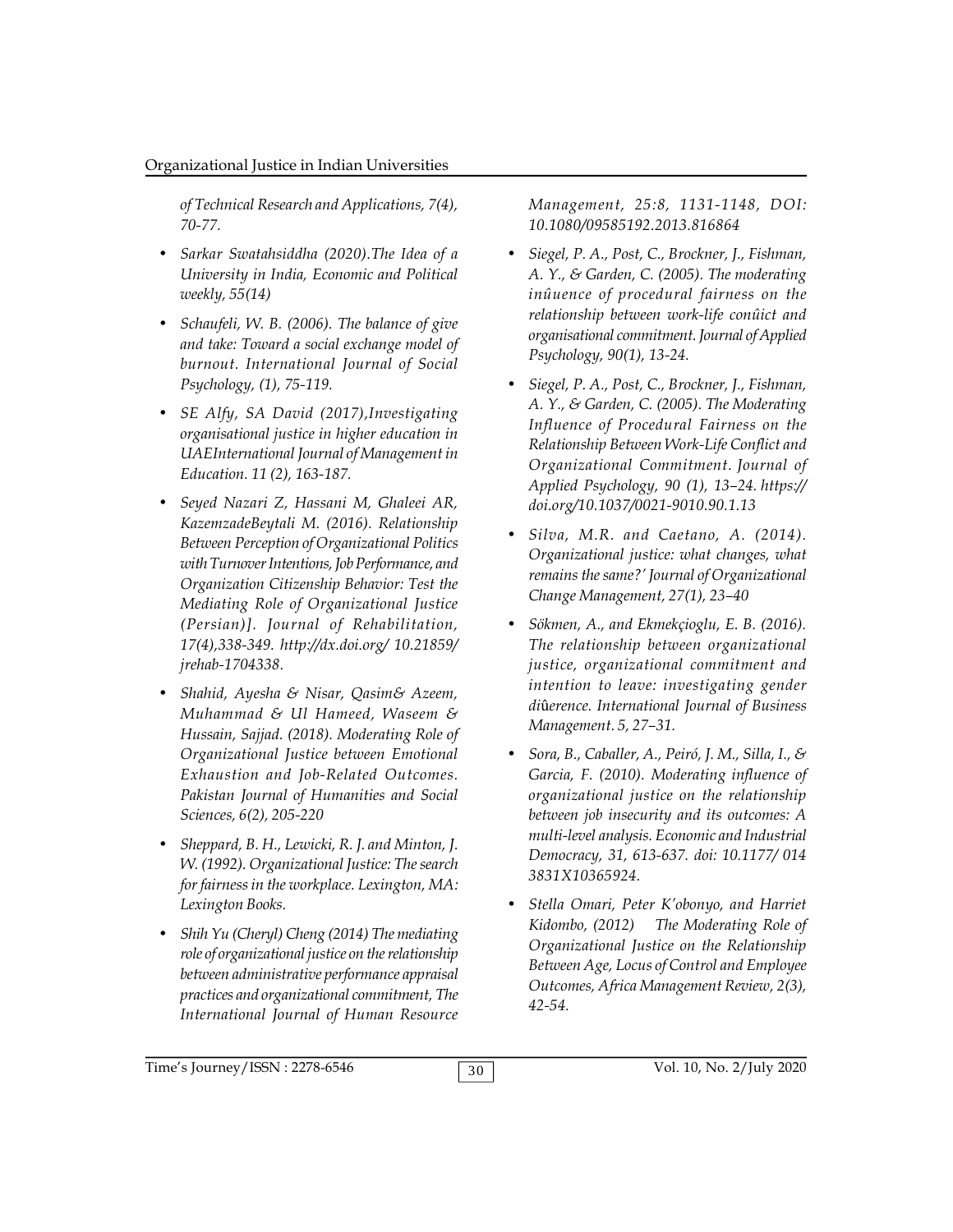- *Swalhi,A.,Swalhi,A.,Zgoulli,S.,Zgoulli, S.,Hofaidhllaoui, M., and Hofaidhllaoui, M. (2017). The influence of organizational justice on job performance: The mediating e*û*ect of a*ff*ective commitment. Journal of Management Development, 36, 542–559. doi: 10.1108/ JMD-11-2015-0162.*
- *Tadesse Bizuayehu (2019). The Moderating Role of Perceived Organizational Justice in the Relationship Between Corporate Governance and Employee's Organizational Commitment: The Case of Awash Insurance Company (S.C.).*
- *Tammy L. R., Jens O., Volmer D. A. (2010). A study of relationship between organizational justice and job satisfaction. International Journal of management. 5, 102–109.*
- *Tessema M. T., Tsegai G., Ready K., Embaye A., Windrow B. (2014). Effect of employee background on perceived organizational justice: managerial implications. International Review of Administrative Science. 80, 443– 463. 10.1177/0020852313514516.*
- *Tranfield, D., Denyer, D. and Smart, P. (2003), Towards for developing evidence-informed management knowledge by means of systematic analysis, British Journal of Management, 14 (3), 207-22.*
- *Trow, M (2000). From Mass Higher Education to Universal Access: The American Advantage,Minerva, 37(4), 303–28.*
- *Tyagi N. and Singh P. (2019). Does Fairness Perceptions of Academic Staff Interfere with the Managerial Effectiveness? International journal of Innovative Technology and Exploring Engineering 8(125), 763-769*
- *Tziner, A., and Sharoni, G. (2014). Organizational citizenship behavior, organizational justice, job stress, and work*

*family conûict: examination of their interrelationships with respondents from a non-Western culture. 30, 35–42. doi: 10.5093/ tr2014a5*

- *Usmani S., Jamal S. (2013). Impact of distributive justice, procedural justice, interactional justice, temporal justice, spatial justice on job satisfaction of banking employees. Review of Integrative Business and Economics Research,2(1), 351-383.*
- *Varghese, N V (2015). Challenges of Massification of Higher Education in India, CPRHE Research Papers No 01, Centre for Policy Research in Higher Education, New Delhi.*
- *Wang X., Liao J., Xia D., Chang T. (2010). The impact of organizational justice on work performance: mediating effects of organizational commitment and leadermember exchange. International Journal of Manpower. 31, 660–677. 10.1108/ 01437721011073364.*
- *Wang, H.-j., Lu, C.-q., & Siu, O.-l. (2015). Job insecurity and job performance: The moderating role of organizational justice and the mediating role of work engagement. Journal of Applied Psychology, 100(4), 1249– 1258. https://doi.org/10.1037/a0038330.*
- *Williams, S., Pitre, R. and Zainuba, M. (2002). Justice and organizational citizenship behavior intentions: fair rewards versus fair treatment, The Journal of Social Psychology, 142 (1), 33– 44.*
- *Yijuan W., Miaomiao L., Na W. (2011). Study of relationship between organizational justice and job satisfaction of resident doctors. China Journal of Health Psychology. 12, 30.*